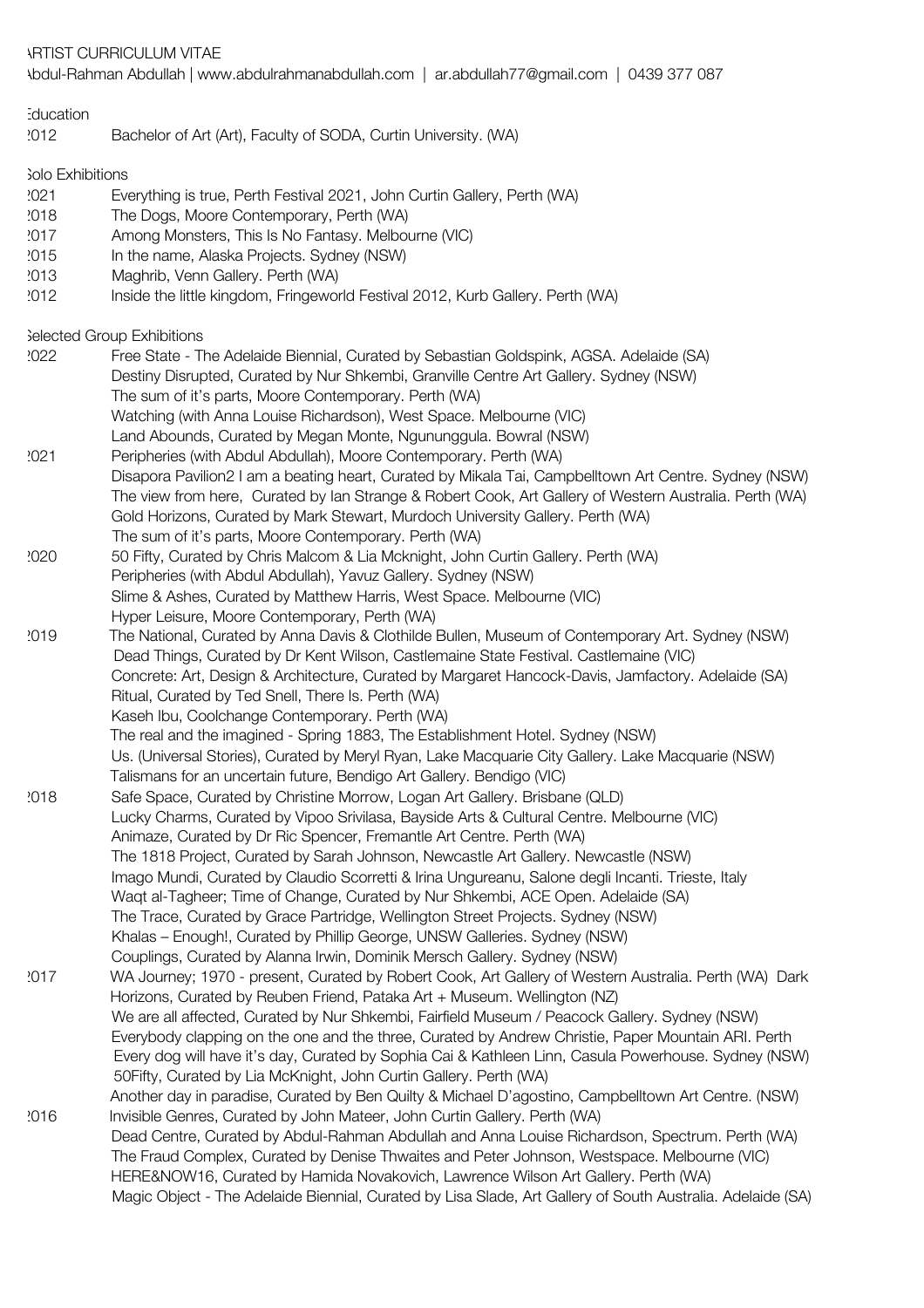| .U I U              | Oyuney Contentibulary, This is NOT antasy, Camageworks. Oyuney (NOW)                                    |  |
|---------------------|---------------------------------------------------------------------------------------------------------|--|
|                     | Spring 1883, Curated by Dale Buckley, The Establishment Hotel. Sydney (NSW)                             |  |
|                     | Epic Narratives - PICA Salon, Curated by Leigh Robb, Perth Institute of Contemporary Art. Perth (WA)    |  |
|                     | Post-Hybrid: Re-imagining the Australian Self, Curated by Lia McKnight, John Curtin Gallery. Perth (WA) |  |
|                     | Arcadia, Curated by Diane Soumilas, Glen Eira Council Gallery. Melbourne (VIC)                          |  |
|                     | Windows to the sacred, Curated by Robert Buratti, Mornington Peninsula Regional Gallery. (VIC)          |  |
|                     | HERE&NOW15, Curated by Andrew Purvis, Lawrence Wilson Art Gallery. Perth (WA)                           |  |
|                     | WA Focus; Abdul & Abdul-Rahman Abdullah, Curated by Robert Cook, Art Gallery of Western Australia.      |  |
|                     | Subiaco pARk, Curated by Gemma Weston, Perth International Arts Festival. Perth (WA)                    |  |
| 2014                | Menagerie, Curated by Juliana Engberg, Australian Centre for Contemporary Art. Melbourne (VIC)          |  |
|                     | Sealed Section, Curated by Miriam Kelly, Artbank. Sydney (NSW)                                          |  |
|                     | Outland, Melbourne Art Fair 2014, This Is No Fantasy. Melbourne (VIC)                                   |  |
|                     | The List, Curated by Michael D'Agostino. Campbelltown Arts Centre. Sydney (NSW)                         |  |
|                     | Form and Substance, Curated by Alex Seton. Jan Murphy Gallery. Brisbane (QLD)                           |  |
|                     | Tropaeum, Curated by Abdul-Rahman Abdullah & Andrew Purvis. Fremantle Arts Centre. Perth (WA)           |  |
|                     | Worth It's Weight In Gold, Curated by Anna Louise Richardson. Moana Project Space. Perth (WA)           |  |
|                     | Dear William; Public Project, Curated by Andrew Nicholls. FORM. Perth (WA)                              |  |
| 2013                | Summer Show, Venn Gallery. Perth (WA)                                                                   |  |
|                     | Riding Bicycles, Curated by Benjamin Rodin. Seventh Gallery. Melbourne (VIC)                            |  |
|                     | Islam Contemporary, Curated by Aziz Sohail. Whitney Centre for the Arts. Pittsfield (MA) USA            |  |
|                     | Project HOME, Underbelly Arts Festival 2013, Cockatoo Island. Sydney (NSW)                              |  |
|                     |                                                                                                         |  |
| <b>Appointments</b> |                                                                                                         |  |

2015 Sydney Contemporary, This Is No Fantasy, Carriageworks. Sydney (NSW)

- 2019-21 Marrugeku Dance Company, Set Designer
- 2018 City of Perth, East End revitalisation working group
- 2017-21 Board member of Perth Institute of Contemporary Arts

## **Residencies**

- 2016 4A Beijing Residency, Beijing. China
- 2015 Galeri Petronas, Kuala Lumpur. Malaysia
- 2014 Campbelltown Arts Centre, Campbelltown. Sydney (NSW)
- 2013 Underbelly Arts Lab, Cockatoo Island. Sydney (NSW)

Selected Grants, Awards and Shortlists

- 2021 Winner, Minnawarra Art Prize (WA); Regional Arts WA, RAWA Fellowship (WA)
- 2020 Australia Council for the Arts; Arts Project Grant; DLGSC Development Grant (WA) Winner; Australian Muslim Artists 2020 (VIC)
- 2019 Finalist, Wynne Prize (NSW); Finalist, Joondalup Invitational Art Prize (WA) DLGSC Development Grant (WA)
- 2018 Australia Council for the Arts; Arts Project Grant; DLGSC Development Grant (WA) Shortlisted, 58th Venice Biennale
- 2017 Winner, Pro Hart Outback Art Prize (NSW); Mayors Award, Woollahra Small Sculpture Prize (NSW) Highly Commended; Churchie Emerging Artist Prize (QLD); Finalist, Sovereign Asian Art Prize (Hong Kong); Finalist, Harold Tribe Sculpture Prize (NSW); Australia Council for the Arts; Arts Project Grant DLGSC Development Grant (WA)
- 2016 Winner, Multicultural Recognition Award Visual Arts (WA); Finalist, Bankwest Art Award, (WA) DLGSC Development Grant (WA); Highly commended, Waterhouse Prize for Natural History (SA) Finalist, 64th Blake Prize (NSW)
- 2015 Finalist, The Wynne Prize (NSW); Finalist, Churchie Art Prize for Emerging Artists (QLD), DLGSC Development Grant (WA); Australia Council for the Arts; Arts Project Grant DLGSC Artflight; Winner, Leonora Art Award; Sculpture Prize (WA)
- 2014 Winner, Fishers Ghost Sculpture Prize (NSW); DLGSC Development Grant (WA) Finalist, 15 Artists 2015, (QLD); Finalist, Bankwest Art Award, (WA) Finalist, Deakin University Small Sculpture Prize, (VIC); DLGSC Artflight (WA) Winner, Art & Australia / Credit Suisse Private Banking Contemporary Art Award Australia Council for the Arts; JUMP Mentorship
- 2013 NAVA: Sainsbury Sculpture Grant; Winner, Qantas Foundation Encouragement of Australian Contemporary Art Award; Finalist, Fishers Ghost Art Prize (NSW); Finalist, Substation Contemporary Art